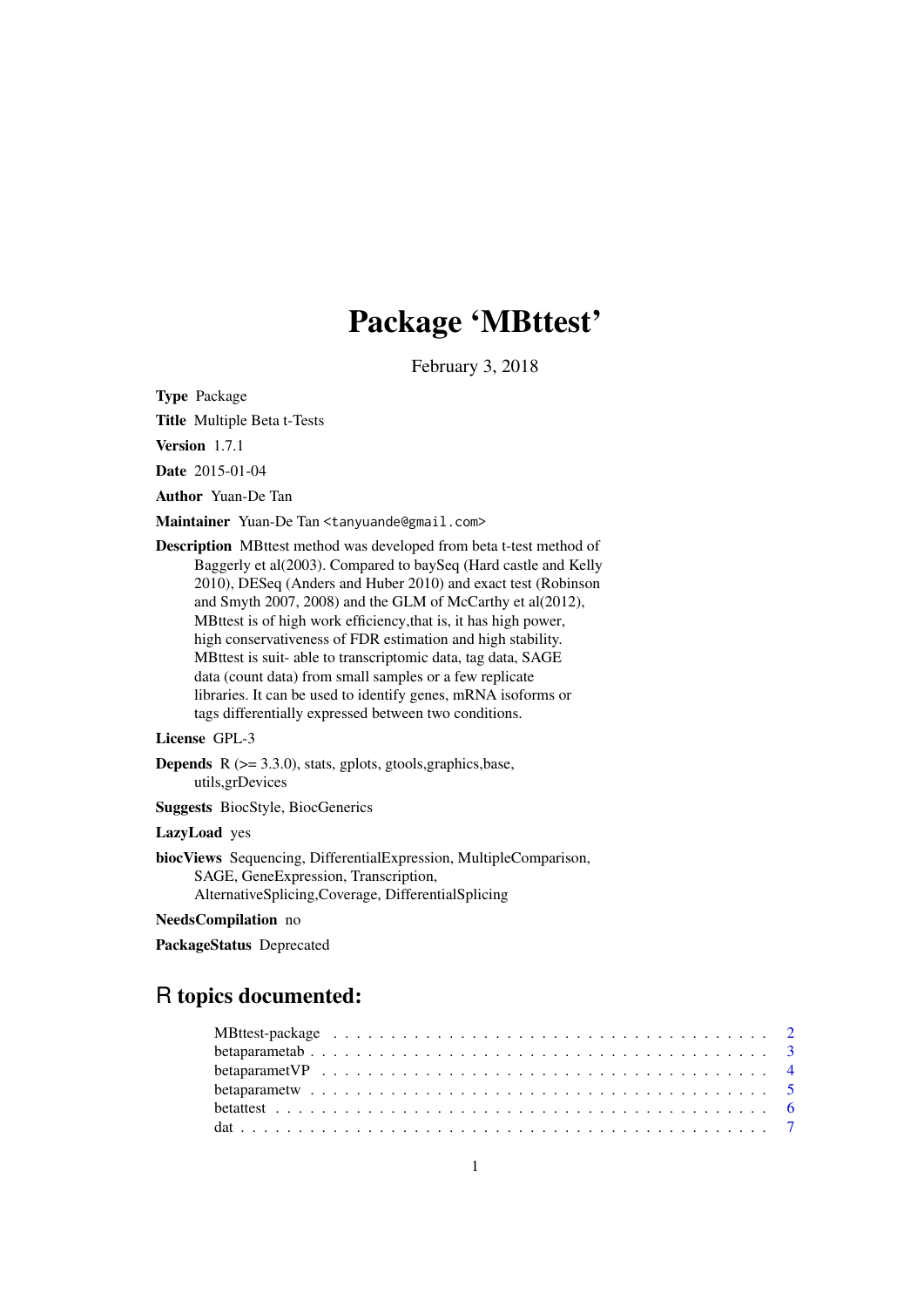# <span id="page-1-0"></span>2 a material contract the contract of the MBttest-package of the MBttest-package

| Index |  |  |  |  |  |  |  |  |  |  |  |  |  |  |  |  |  |  |  |  |  |
|-------|--|--|--|--|--|--|--|--|--|--|--|--|--|--|--|--|--|--|--|--|--|

MBttest-package *Multiple Beta t-tests*

#### Description

This package is used to peform multiple beta t-test analyses of real data and gives heatmap of differential expressions of genes or differential splicings. The results listing geneid or isoformid, gene name, the other information, t-value, p-value, adjusted p-value, adjusted alpha value, rho, and symb are saved in csv file.

# Details

| Package: | <b>MBttest</b> |
|----------|----------------|
| Type:    | Package        |
| Version: | 1.0            |
| Date:    | 2015-01-02     |
| License: | GPL-3          |

#### Author(s)

Yuan-De Tan

Maintainer: Yuan-De Tan <tanyuande@gmail.com>

# References

Baggerly KA, Deng L, Morris JS, Aldaz CM (2003) Differential expression in SAGE: accounting for normal between-library variation. *Bioinformatics*, 19: 1477-1483. \ Yuan-De Tan Anita M. Chandler, Arindam Chaudhury, and Joel R. Neilson(2015) A Powerful Statistical Approach for Large-scale Differential Transcription Analysis.*Plos One*,10.1371/journal.pone.0123658.

# See Also

[betaparametab](#page-2-1), [betaparametVP](#page-3-1), [betaparametw](#page-4-1), [betattest](#page-5-1), [mbetattest](#page-9-1), [maplot](#page-8-1), [myheatmap](#page-13-1), [oddratio](#page-15-1), [pratio](#page-16-1), [simulat](#page-17-1), [smbetattest](#page-19-1), [mtprocedure](#page-11-1), [mtpvadjust](#page-12-1)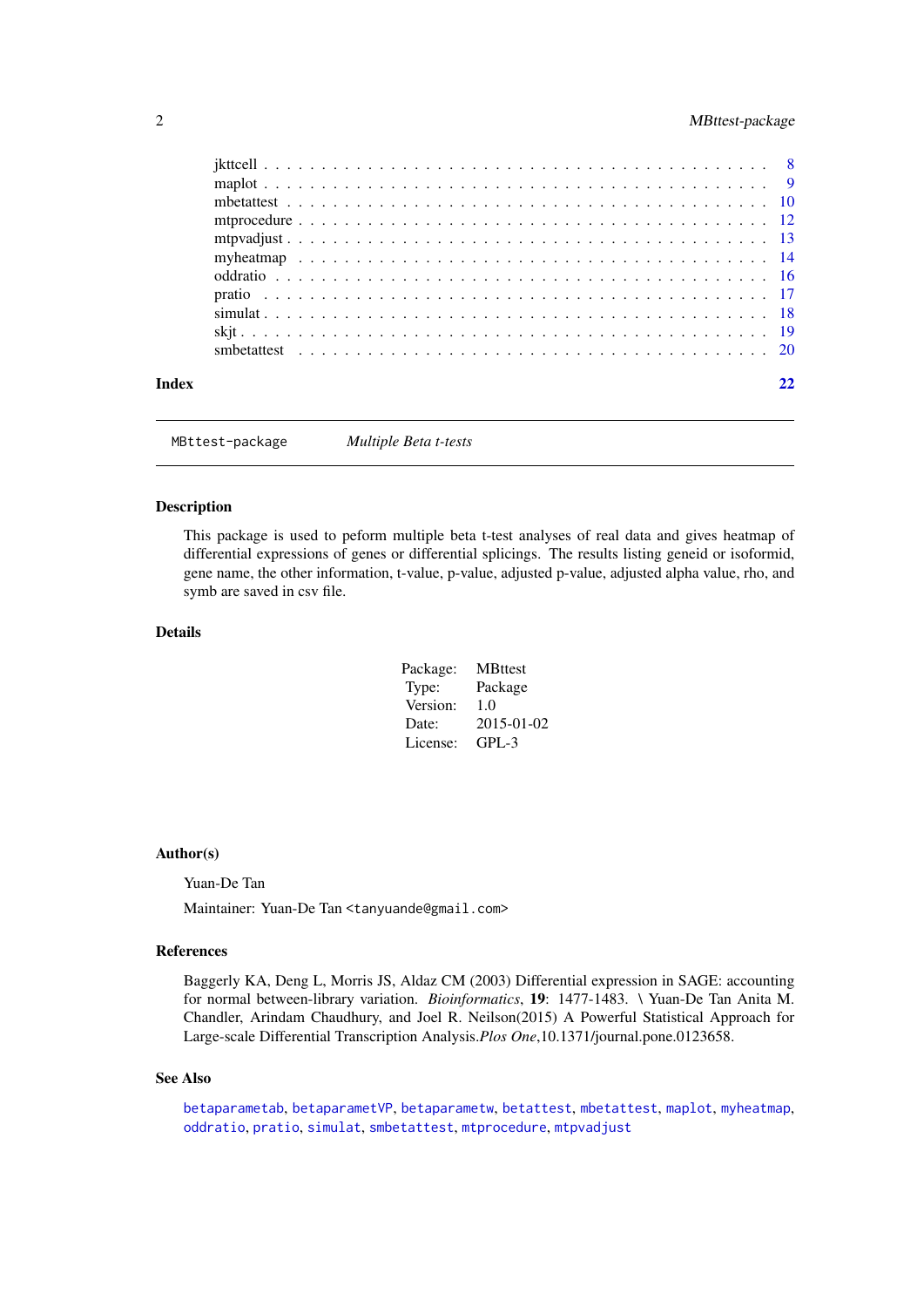#### <span id="page-2-0"></span>betaparametab 3

# Examples

```
data(jkttcell)
mbetattest(X=jkttcell[1:500,],na=3,nb=3,W=1,alpha=0.05,file="jurkat_NS_48h_tag_mbetattest.csv")
```
<span id="page-2-1"></span>betaparametab *Estimation of Beta Parameters alpha and beta*

# Description

parameters alpha(a) and beta (b) in beta distribution are estimated by using an iteration algorithm.

#### Usage

betaparametab(xn, w, P, V)

# Arguments

| xn | column vector, a set of library sizes.                                                                  |
|----|---------------------------------------------------------------------------------------------------------|
| W  | column vector, a set of weights                                                                         |
| P  | proportion of counts of a gene or an isoform                                                            |
| v  | variance for proportions of counts of a gene or an isoform over m replicate<br>libraries in a condition |

#### Value

return parameters a and b.

#### Author(s)

Yuan-De Tan <tanyuande@gmail.com>

#### References

Baggerly KA, Deng L, Morris JS, Aldaz CM (2003) Differential expression in SAGE: accounting for normal between-library variation. *Bioinformatics* 19: 1477-1483.

# See Also

[betaparametVP](#page-3-1), [betaparametw](#page-4-1)

# Examples

```
XX<-c(2000,2000,2000)
p<-0.15
V=0.004
w<-c(0.3,0.3,0.3)
betaparametab(xn=XX,w=w,P=p,V=V)
#[1] 1.145868 6.493254
```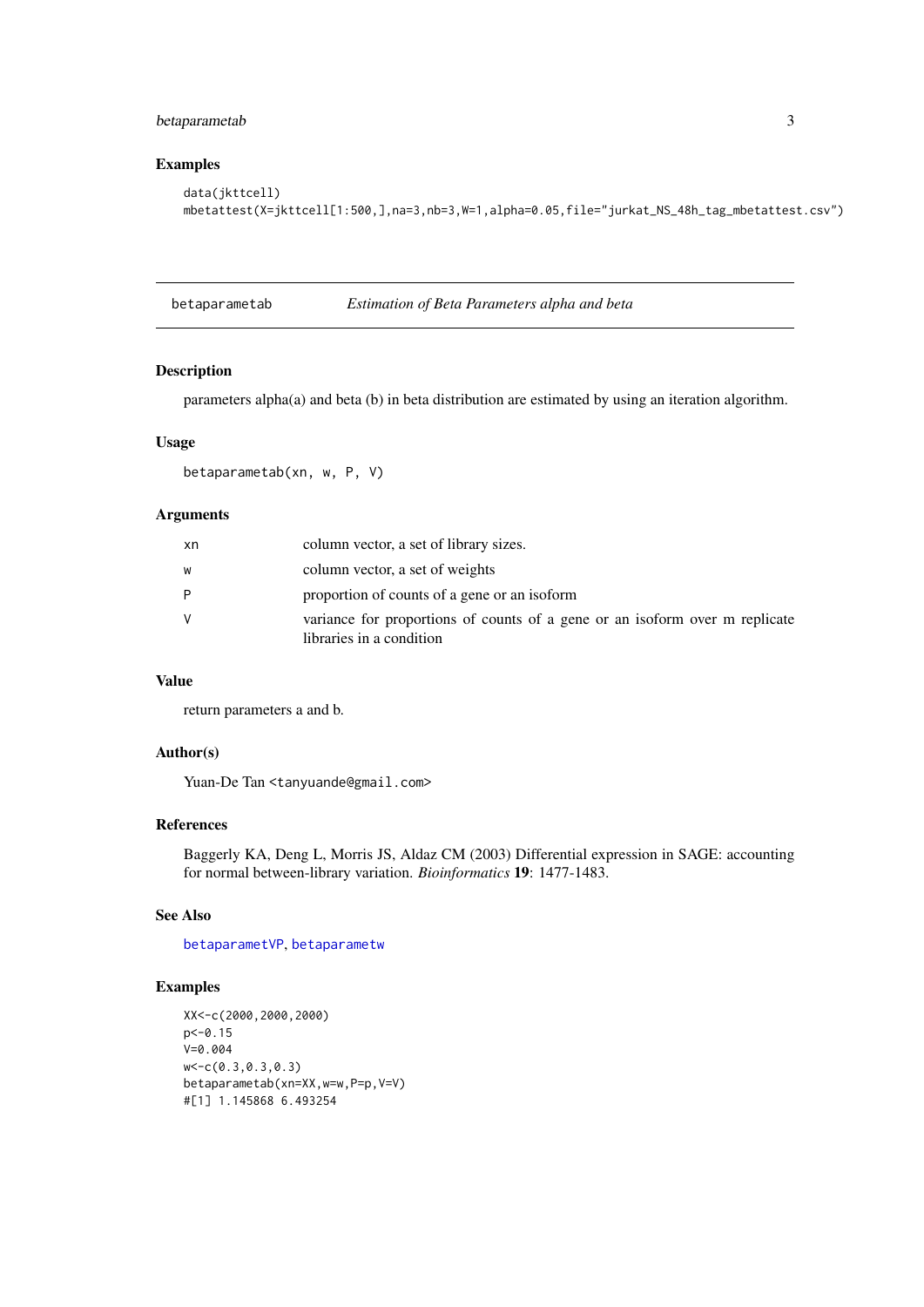<span id="page-3-1"></span><span id="page-3-0"></span>

#### Description

This function is used to estimate parameters P and V by optimalizing estimation of parameters: alpha and beta.

#### Usage

```
betaparametVP(X, NX)
```
#### Arguments

|           | count dataset derived from m replicate libraries in one condition.               |
|-----------|----------------------------------------------------------------------------------|
| <b>NX</b> | vector of m library sizes. Library size is sum of counts over the whole library. |

# Details

Count data of *RNA* reads are assumed to follow binomial distribution with parameters (P) and (V), while P is assumed to follow beta distribution with parameters alpha (a) and beta(b). Parameters P and V are estimated by optimal estimation of parameters a and b. The optimal method is an iteration method drived by weighting proportion of gene or isoform in each replicate library. This is a large-scale method for estimating these parameters. Estimation of parameters P and V is core of the multiple beta t-test method because P and V will be used to calculate t-value.

# Value

return a list:

| P | N proportions estimated. |
|---|--------------------------|
| v | N variances estimated.   |

#### Note

betaparametVP requres functions betaparametab and betaparametw.

#### Author(s)

Yuan-DE Tan <tanyuande@gmail.com>

#### References

Baggerly KA, Deng L, Morris JS, Aldaz CM (2003) Differential expression in SAGE: accounting for normal between-library variation. *Bioinformatics*, 19: 1477-1483. Yuan-De Tan, Anita M. Chandler, Arindam Chaudhury, and Joel R. Neilson(2015) A Powerful Statistical Approach for Large-scale Differential Transcription Analysis.*Plos One*,10.1371/journal.pone.0123658.

# See Also

[betaparametab](#page-2-1), [betaparametw](#page-4-1)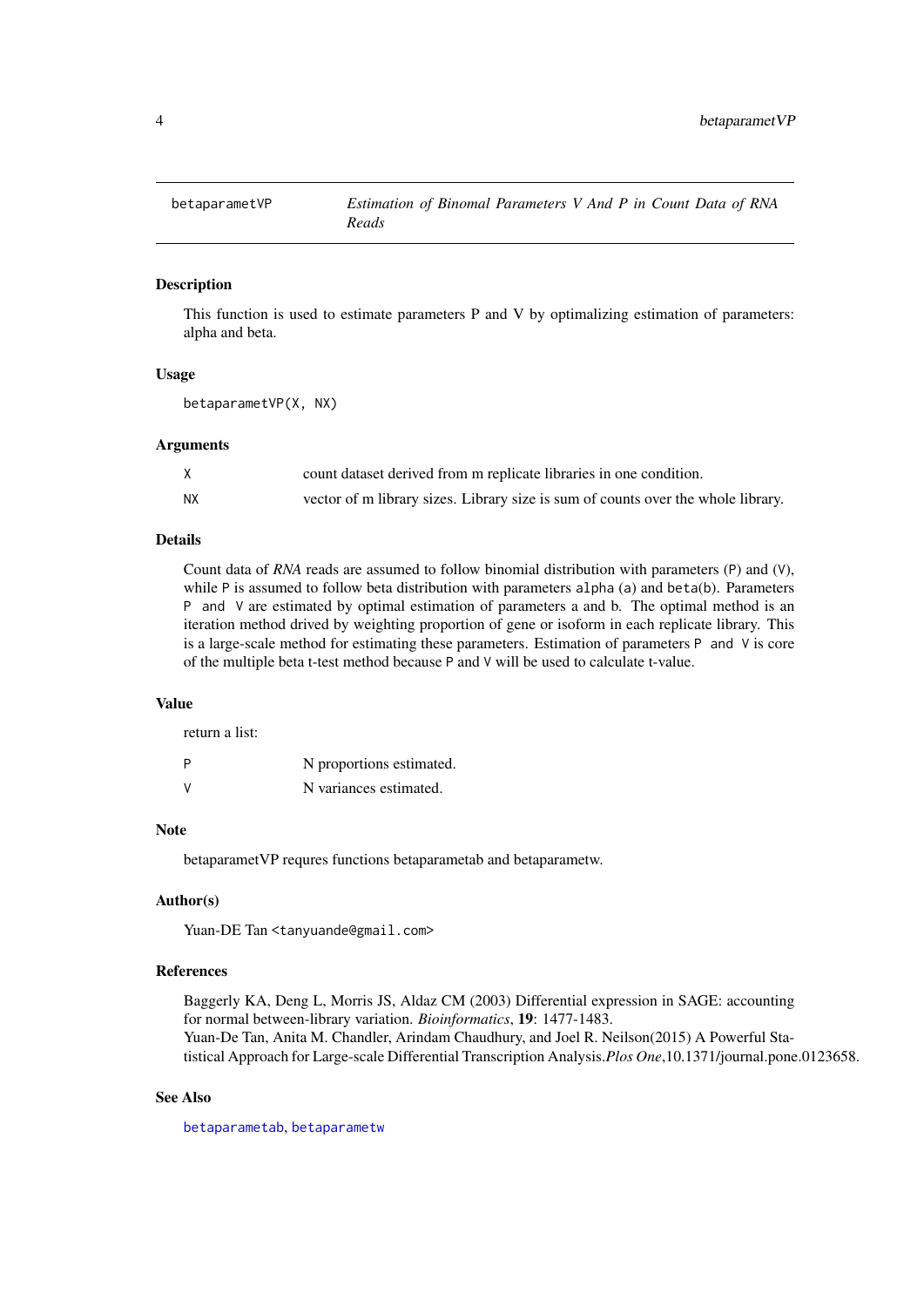#### <span id="page-4-0"></span>betaparametw 5

### Examples

```
data(jkttcell)
X<-jkttcell[1:500,]
na < -3nb < -3cn<-length(X[1,])
rn<-length(X[,1])
XC<-X[,1:(cn-na-nb)]
XX<-X[,(cn-na-nb+1):cn]
n<-na+nb
XA<-XX[,1:na]
SA<-apply(XA,2,sum)
PA<-betaparametVP(XA,SA)
```
<span id="page-4-1"></span>betaparametw *Estimation of proportion weights*

# Description

Function betaparametw is used to calculate weight.

# Usage

betaparametw(xn, a, b)

#### Arguments

| xn           | vector of m library sizes. Library size is sum of counts over the whole library.        |
|--------------|-----------------------------------------------------------------------------------------|
| a            | parameter alpha in beta distribution derived from output of function betaparam-<br>etab |
| <sub>b</sub> | parameter beta in beta distribution derived from output of function betaparam-<br>etab  |

#### Details

alpha and beta are used to calculate weight. Then weight is in turn used to correct bias of estimation of alpha and beta in betaparametab function.

#### Value

return weight(W)

#### Author(s)

Yuan-De Tan <tanyuande@gmail.com>

#### References

Baggerly KA, Deng L, Morris JS, Aldaz CM (2003) Differential expression in SAGE: accounting for normal between-library variation. *Bioinformatics*, 19: 1477-1483. Yuan-De Tan, Anita M. Chandler, Arindam Chaudhury, and Joel R. Neilson(2015) A Powerful Statistical Approach for Large-scale Differential Transcription Analysis.*Plos One*. 2015 DOI: 10.1371/journal.pone.0123658.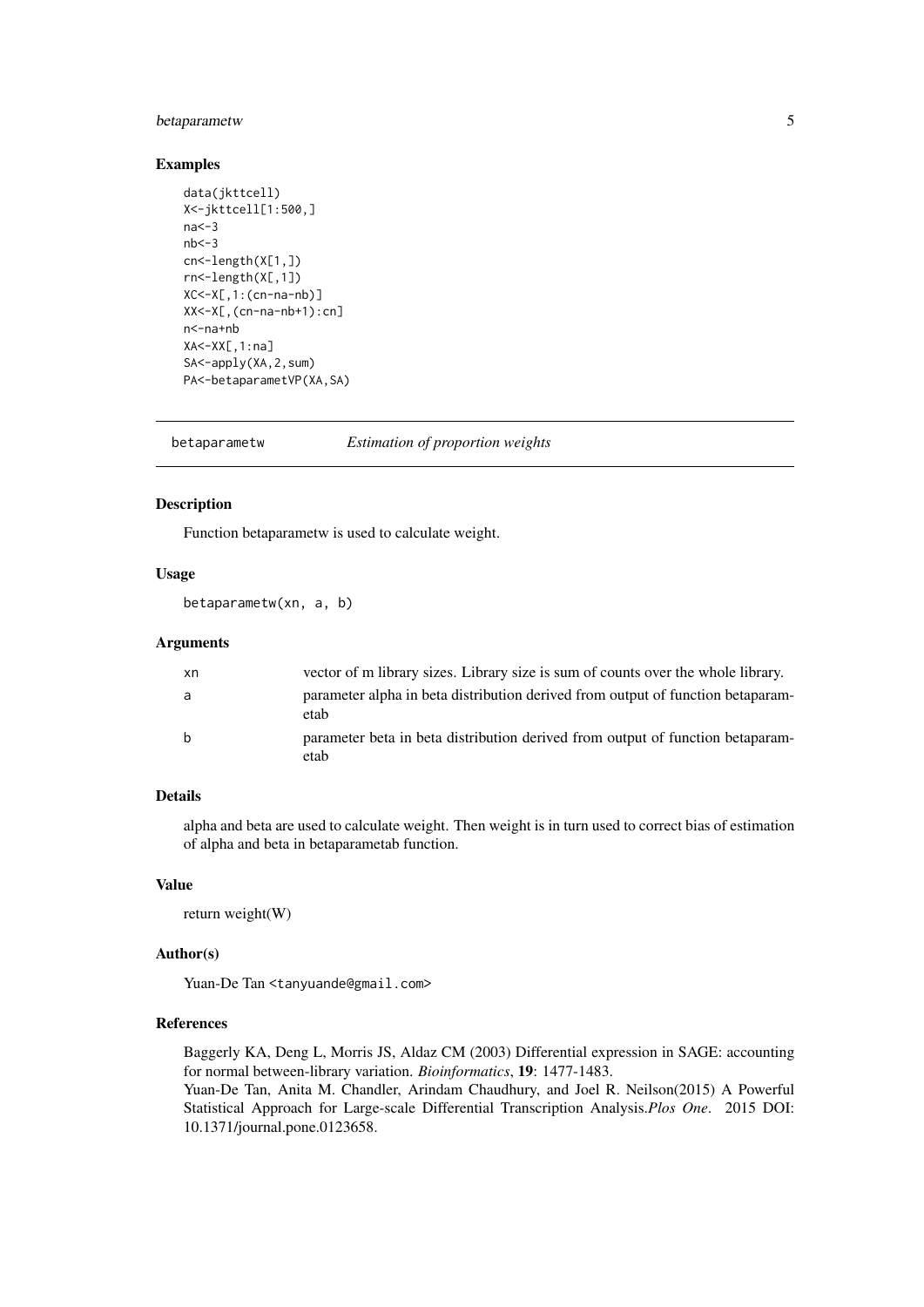<span id="page-5-0"></span>6 betattest and the control of the control of the control of the control of the control of the control of the control of the control of the control of the control of the control of the control of the control of the control

### See Also

[betaparametab](#page-2-1),[betaparametVP](#page-3-1).

# Examples

```
XX<-c(2000,2000,2000)
a < -1.1458b<-6.4932
betaparametw(xn=XX,a=a,b=b)
#[1] 0.3333333 0.3333333 0.3333333
```
<span id="page-5-1"></span>betattest *Beta t-test*

#### Description

Beta t-test and degree of freedom for each gene or isoform are calculated in this function.

# Usage

betattest(X, na, nb)

#### Arguments

|    | count data of RNA reads containing N genes (or isoforms). |
|----|-----------------------------------------------------------|
| na | number of replicate libraries in condition A              |
| nb | number of replicate libraries in condition B              |

# Details

In beta t-test,

$$
t = \frac{(P_A - P_B)}{\sqrt{(V_A + V_B)}}
$$

where  $P_A$  and  $P_B$  are proportions of a gene or an isoform in conditions A and B,  $V_A$  and  $V_B$  are variances estimated in conditions A and B. They are outputted by betaparametVP.

#### Value

| return two lists: |                                   |
|-------------------|-----------------------------------|
|                   | t-value list.                     |
| df                | df list. df is degree of freedom. |

#### Note

If pooled standard error is zero, then the t-value is not defined and set to be zero.

# Author(s)

Yuan-De Tan <tanyuande@gmail.com>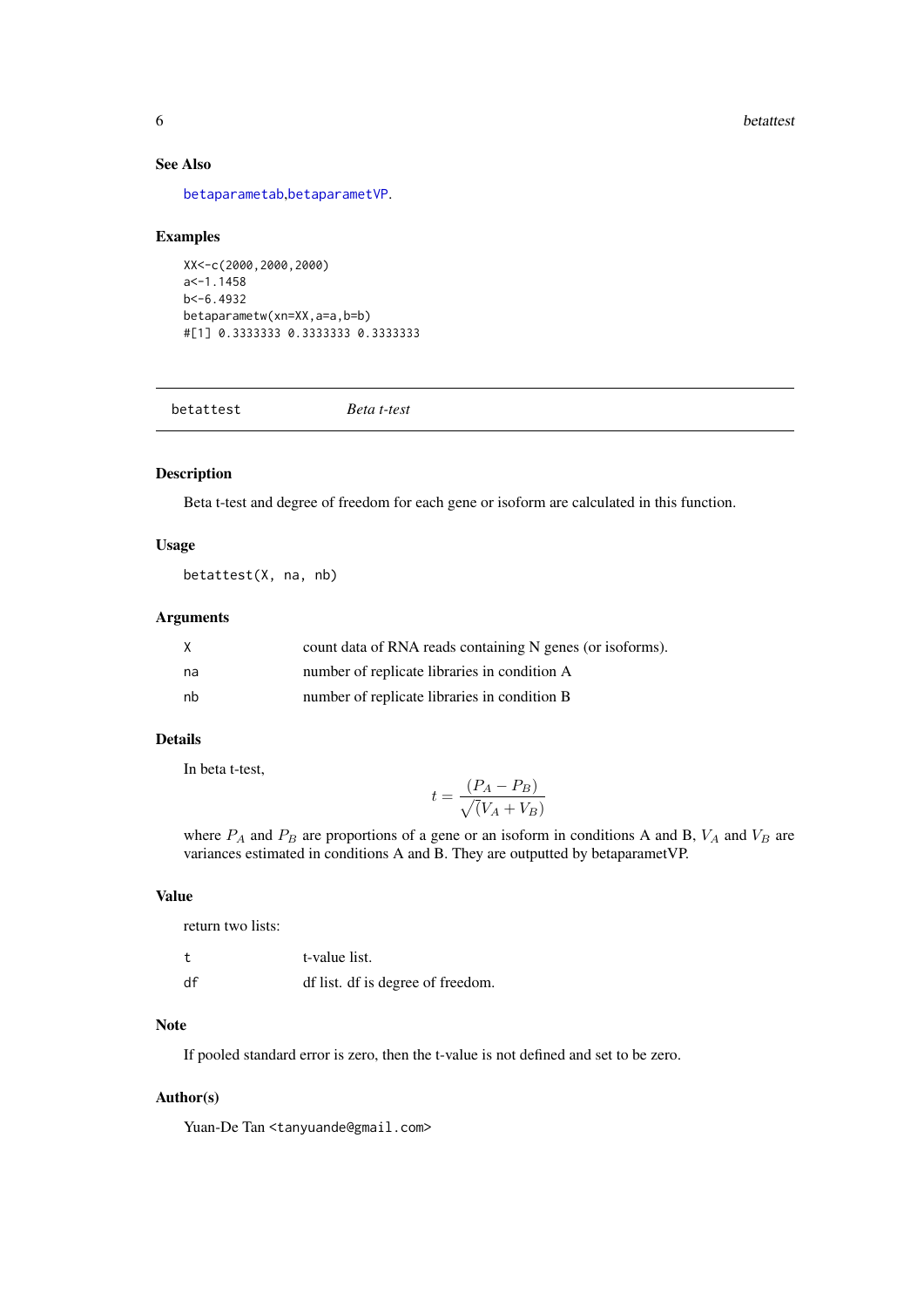<span id="page-6-0"></span>dat and the contract of the contract of the contract of the contract of the contract of the contract of the contract of the contract of the contract of the contract of the contract of the contract of the contract of the co

#### References

Baggerly KA, Deng L, Morris JS, Aldaz CM (2003) Differential expression in SAGE: accounting for normal between-library variation. *Bioinformatics*, 19: 1477-1483.

Yuan-De Tan, Anita M. Chandler, Arindam Chaudhury, and Joel R. Neilson(2015) A Powerful Statistical Approach for Large-scale Differential Transcription Analysis.*Plos One*. 2015 DOI: 10.1371/journal.pone.0123658.

# See Also

[pratio](#page-16-1), [oddratio](#page-15-1).

#### Examples

```
data(jkttcell)
X<-jkttcell[1:1000,]
na < -3nb < -3cn < -ncol(X)rn<-nrow(X)
XC<-X[,1:(cn-na-nb)]
XX<-X[,(cn-na-nb+1):cn]
betattest<-betattest(XX,na=3,nb=3)
```
dat *The Transcriptomic data and t-test results.*

# Description

t-value and rho are results ouputed by mbttest.

#### Usage

data("dat")

# Format

A data frame with 13409 observations on the following 16 variables.

tagid a numeric vector

geneid a numeric vector

name a string vector

chr a string vector

strand a character vector

pos a numeric vector

anno a string vector

Jurk.NS.A a numeric vector

Jurk.NS.B a numeric vector

Jurk.NS.C a numeric vector

Jurk.48h.A a numeric vector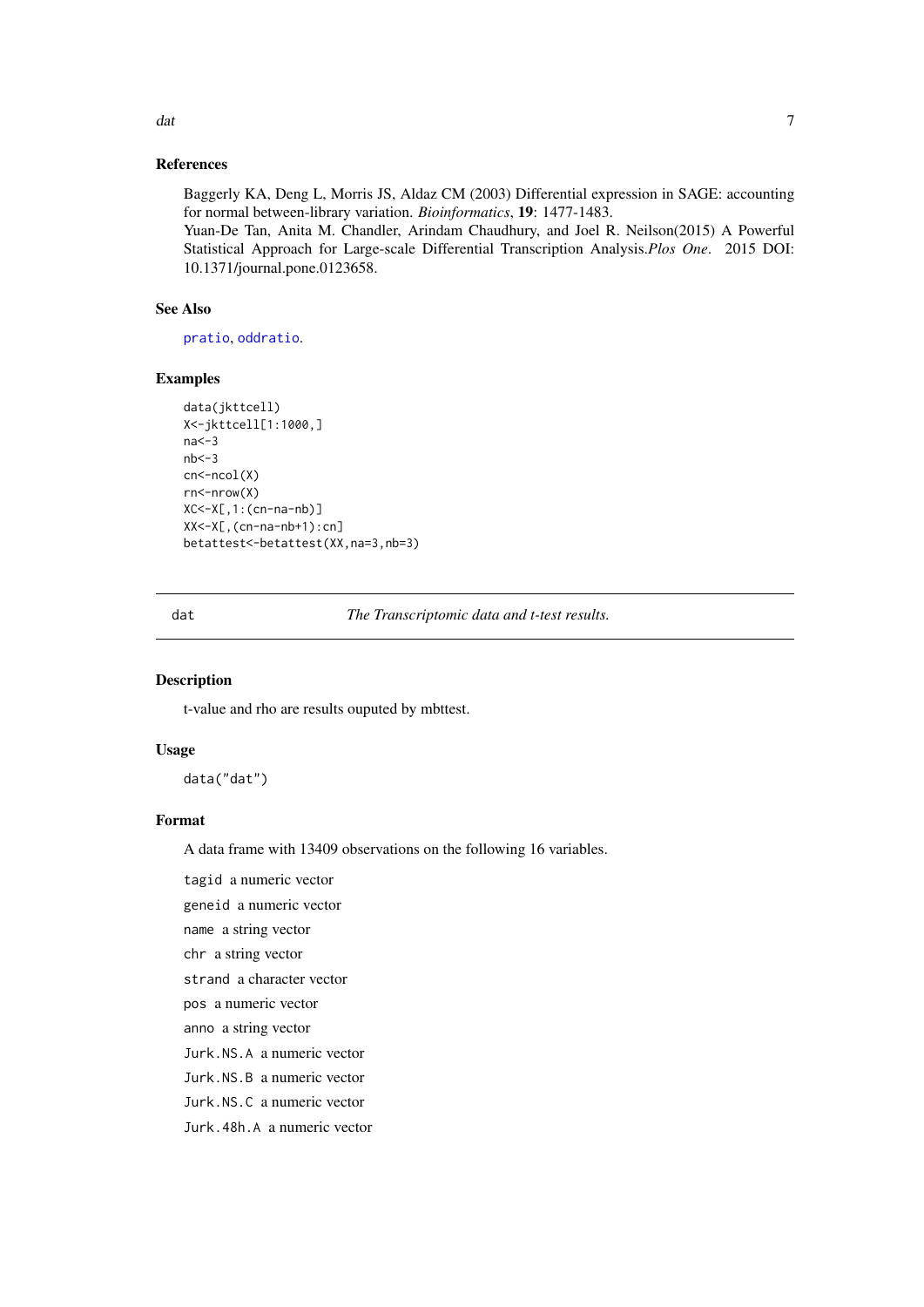8 *iktcell* 

Jurk.48h.B a numeric vector Jurk.48h.C a numeric vector beta\_t a numeric vector rho a numeric vector

symb a character vector

# Details

t-values (beta\_t)and means over all replicate libraries in two conditions are used to make *MA plot*. The count data of DE isoforms are selected by symb ="+" and W(omega) and used to make heatmap using myheatmap function.

#### Value

ID, information, count data of RNA reads, t-value and rho-value, symbol.

# References

Yuan-De Tan Anita M. Chandler, Arindam Chaudhury, and Joel R. Neilson(2015) A Powerful Statistical Approach for Large-scale Differential Transcription Analysis.*Plos One*. DOI: 10.1371/journal.pone.0123658.

#### Examples

data(dat)

jkttcell *Jurkat T-cell Transcritomic Data*

#### Description

The data are transcriptomic count data of *RNA* reads generated by next generation sequencing from Jurkat T-cells.

# Usage

data("jkttcell")

#### Format

A data frame with 13409 observations on the following 13 variables.

tagid a numeric vector geneid a numeric vector name a string vector chr a string vector strand a charactor vector pos a numeric vector anno a string vector

<span id="page-7-0"></span>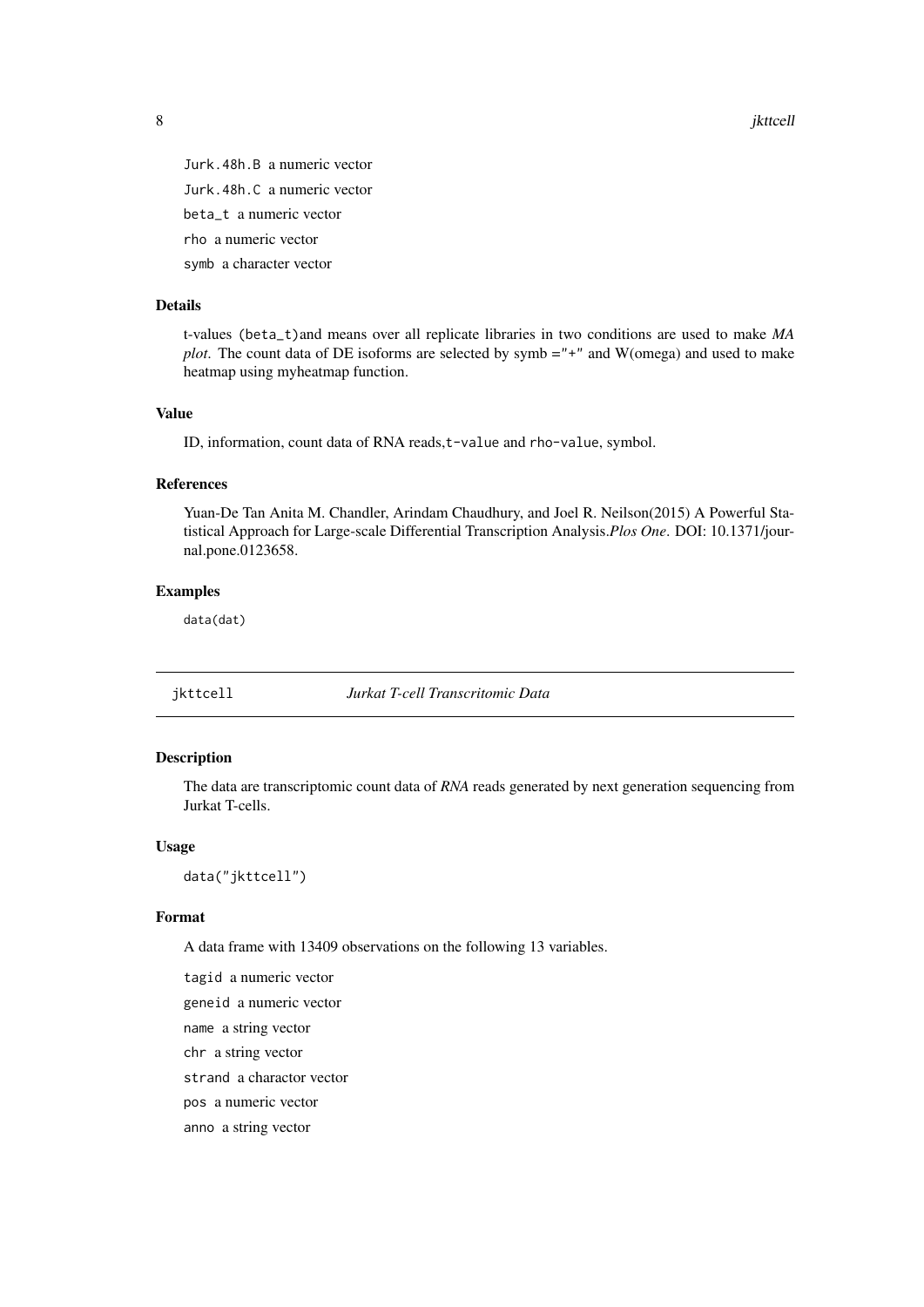#### <span id="page-8-0"></span>maplot the contract of the contract of the contract of the contract of the contract of the contract of the contract of the contract of the contract of the contract of the contract of the contract of the contract of the con

Jurk.NS.A a numeric vector Jurk.NS.B a numeric vector Jurk.NS.C a numeric vector Jurk.48h.A a numeric vector Jurk.48h.B a numeric vector Jurk.48h.C a numeric vector

# Details

The data are count data generated by next generation sequencing from Jurkat T-cells. The T-cells were treated by resting and stimulating with *CD3/CD28* for 48 hours. The data have 7 columns for the information of *poly(A)* site: tagid, geneid, gene name, chromosome, strand,*poly(A)* site position, *poly(A)* site annotation and 6 columns for data: Jurk.NS.A, Jurk.NS.B, Jurk.NS.C, Jurk.48h.A, Jurk.48h.B, Jurk.48h.C. where NS means Normal state and 48h means 48 hours after *CD3/CD28* stimulatuin of T-cells. 13409 *RNA* isoforms were detected to have alternative *poly(A)* sites.

#### Value

ID, information, count data of RNA reads

#### Source

Real transcriptomic count data

# References

Yuan-De Tan Anita M. Chandler, Arindam Chaudhury, and Joel R. Neilson(2015) A Powerful Statistical Approach for Large-scale Differential Transcription Analysis.*Plos One*. DOI: 10.1371/journal.pone.0123658.

# Examples

data(jkttcell)

<span id="page-8-1"></span>maplot *MA plot of t-values Against Log Mean*

#### Description

This function is to display MA plot of t-value against log mean.

# Usage

maplot(dat, r1, r2, TT, matitle)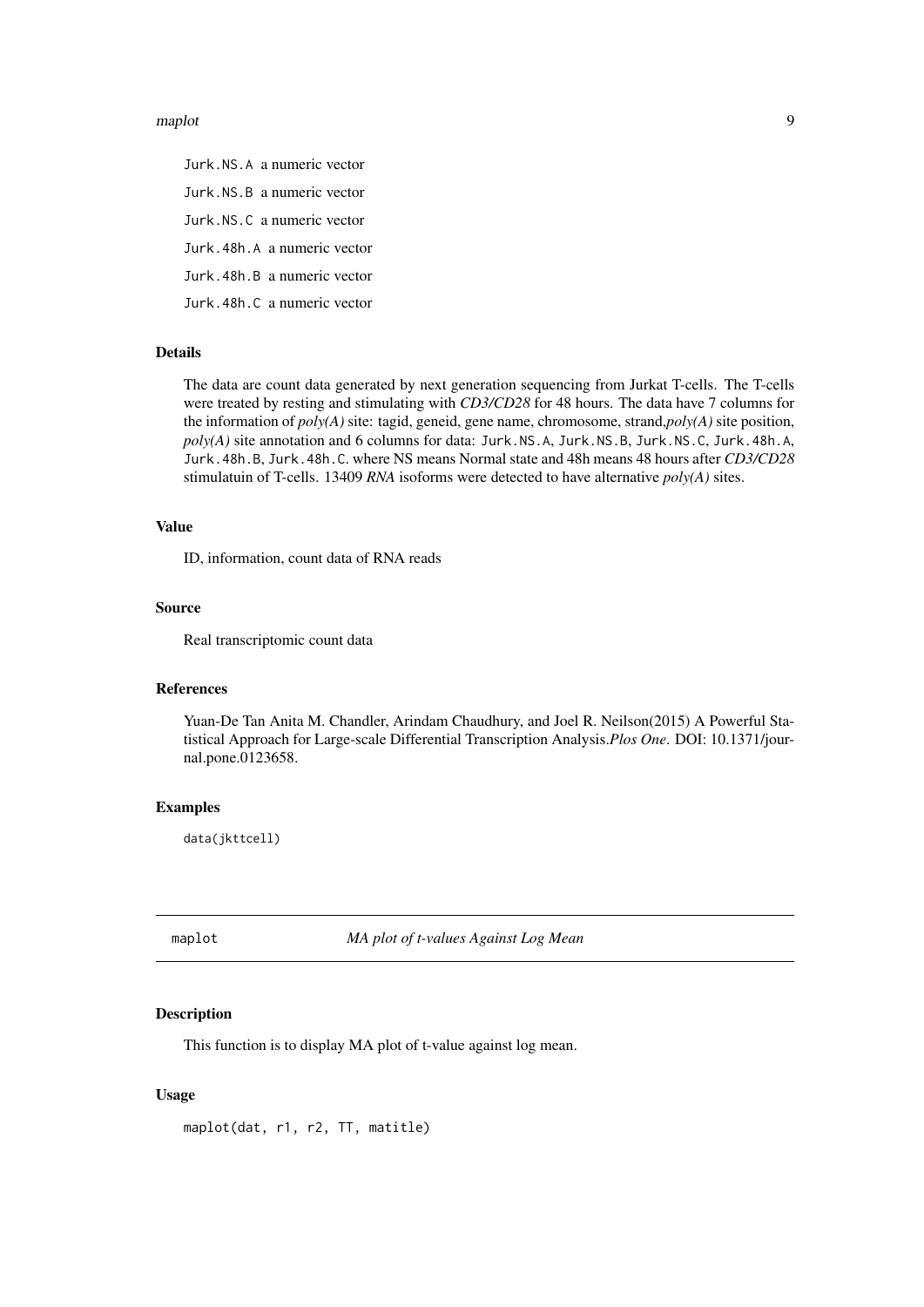<span id="page-9-0"></span>10 mbetattest and the metal of the metal of the metal of the metal of the metal of the metal of the metal of the metal of the metal of the metal of the metal of the metal of the metal of the metal of the metal of the metal

# Arguments

| dat       | object outputted by mbetattest containing data ordered by absolution of t-value<br>and rho $(\rho)$ . |
|-----------|-------------------------------------------------------------------------------------------------------|
| r1        | number of replicate libraries in condition 1.                                                         |
| r2        | number of replicate libraries in condition 2.                                                         |
| <b>TT</b> | a numeric parameter that gives truncate value of t-values.                                            |
| matitle   | string for MA plot title.                                                                             |

# Details

In MA plot, t-value is in y-axis and log mean in x-axis; Black points gathered nearby zero along log mean are genes without differential expressions or differential splicings while red points scattered out of black points are those of being differentially expressed or differentially spliced.

# Value

no return value

# Author(s)

Yuan-De Tan <tanyuande@gmail.com>

# Examples

```
data(dat)
maplot(dat=dat,r1=3,r2=3,TT=350,matitle="MA plot")
maplot(dat=dat,r1=3,r2=3,TT=50,matitle="MA plot")
```
<span id="page-9-1"></span>mbetattest *Performance of multiple beta t-test on simulated data*

#### Description

This function is to peform multiple beta t-test method on real data. The result lists geneid or isoformid, gene name, the other information, t-value, p-value, adjusted p-value, adjusted alpha value, rho  $(\rho)$ , and symb. All these lists are ordered by absolution of t-values.

# Usage

```
mbetattest(X, na, nb, W, alpha=0.05, file)
```
# Arguments

| $\times$ | count data of RNA reads with na replicates in condition A ans nb replicates in<br>condition B.    |
|----------|---------------------------------------------------------------------------------------------------|
| na       | number of replicate libraries in condition A.                                                     |
| nb       | number of replicate libraries in condition B.                                                     |
| W        | numeric parameter, called omega $(\omega)$ that is a constant determined by null sim-<br>ulation. |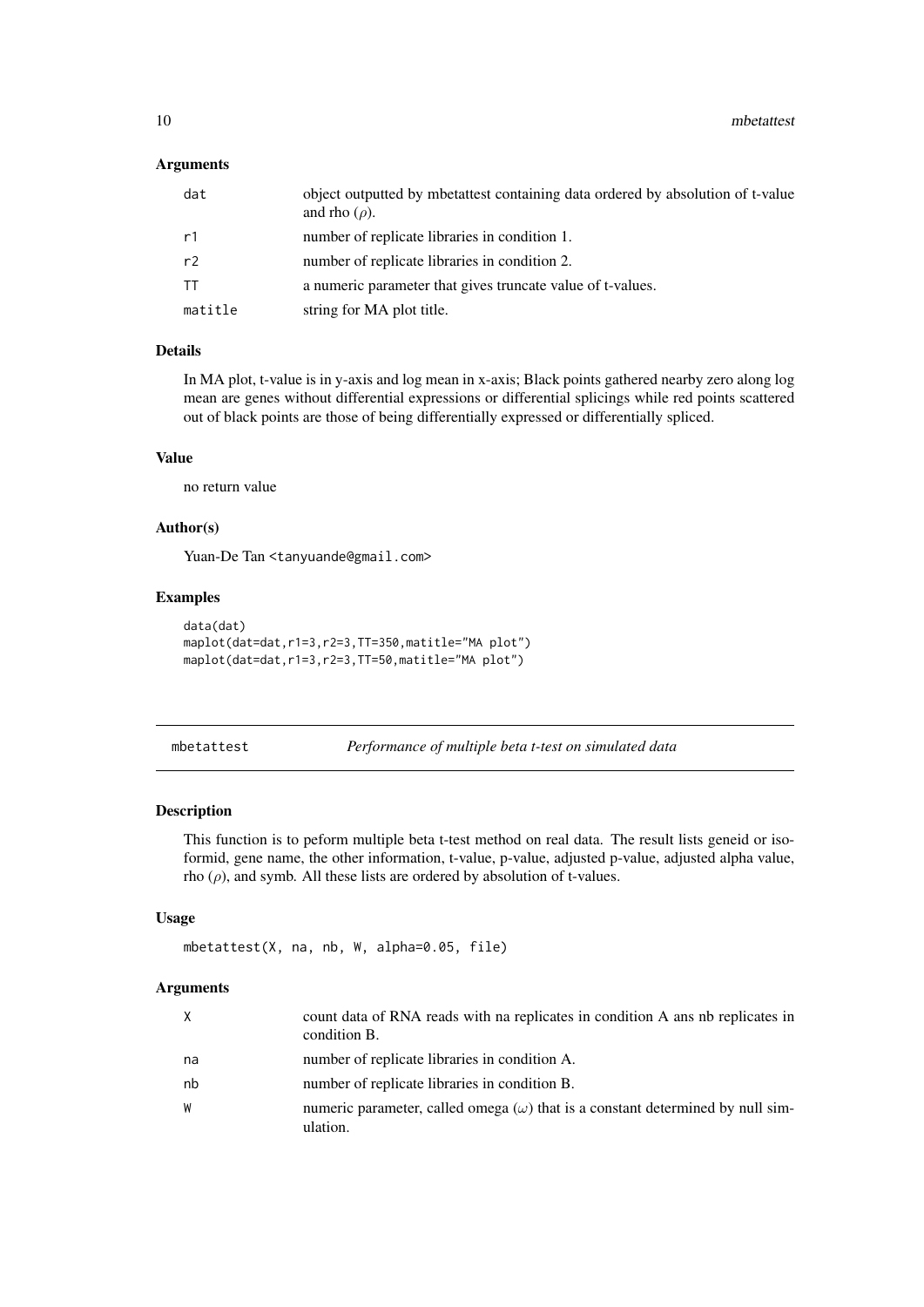#### <span id="page-10-0"></span>mbetattest 11

| alpha | the probabilistic threshold. User can set alpha ( $\alpha$ )= 0.05 or 0.01 or the other<br>values. Defalt value is 0.05                              |
|-------|------------------------------------------------------------------------------------------------------------------------------------------------------|
| file  | a csv file. User needs to give file name and specify direction path. But if user<br>uses setwd function, drive is not necessarily specified in file. |

#### Details

t-statistic is defined as t-statistic multiplied by (rho/omega), that is,

$$
T=t\times \frac{\rho}{\omega}
$$

where

$$
t = \frac{(P_A - P_B)}{\sqrt{(V_A + V_B)}}
$$

$$
\rho = \sqrt{\psi \zeta}
$$

where

$$
\psi = \max(\frac{\min(X_A)}{\max(X_B) + 1}, \frac{\min(X_B)}{\max(X_A) + 1})
$$

$$
\zeta = \log(1 + \frac{\bar{X}\sigma^2 + 1}{\bar{X}_A\sigma_A^2 + \bar{X}_B\sigma_B^2 + 1})
$$

 $\omega$  is a constant as threshold estimated from null data.

# Value

return a dat list: the data ordered by abs(t) contain information cloumns, data columns, t-values, rho and symb that are used to make heatmap and *MAplot*.

#### Author(s)

Yuan-De Tan <tanyuande@gmail.com>

#### References

Yuan-De Tan Anita M. Chandler, Arindam Chaudhury, and Joel R. Neilson(2015) A Powerful Statistical Approach for Large-scale Differential Transcription Analysis. *Plos One*, 10.1371/journal.pone.0123658.

# See Also

[smbetattest](#page-19-1).

# Examples

data(jkttcell)

dat<-mbetattest(X=jkttcell[1:1000,],na=3,nb=3,W=1,alpha=0.05,file="jurkat\_NS\_48h\_tag\_mbetattest.csv")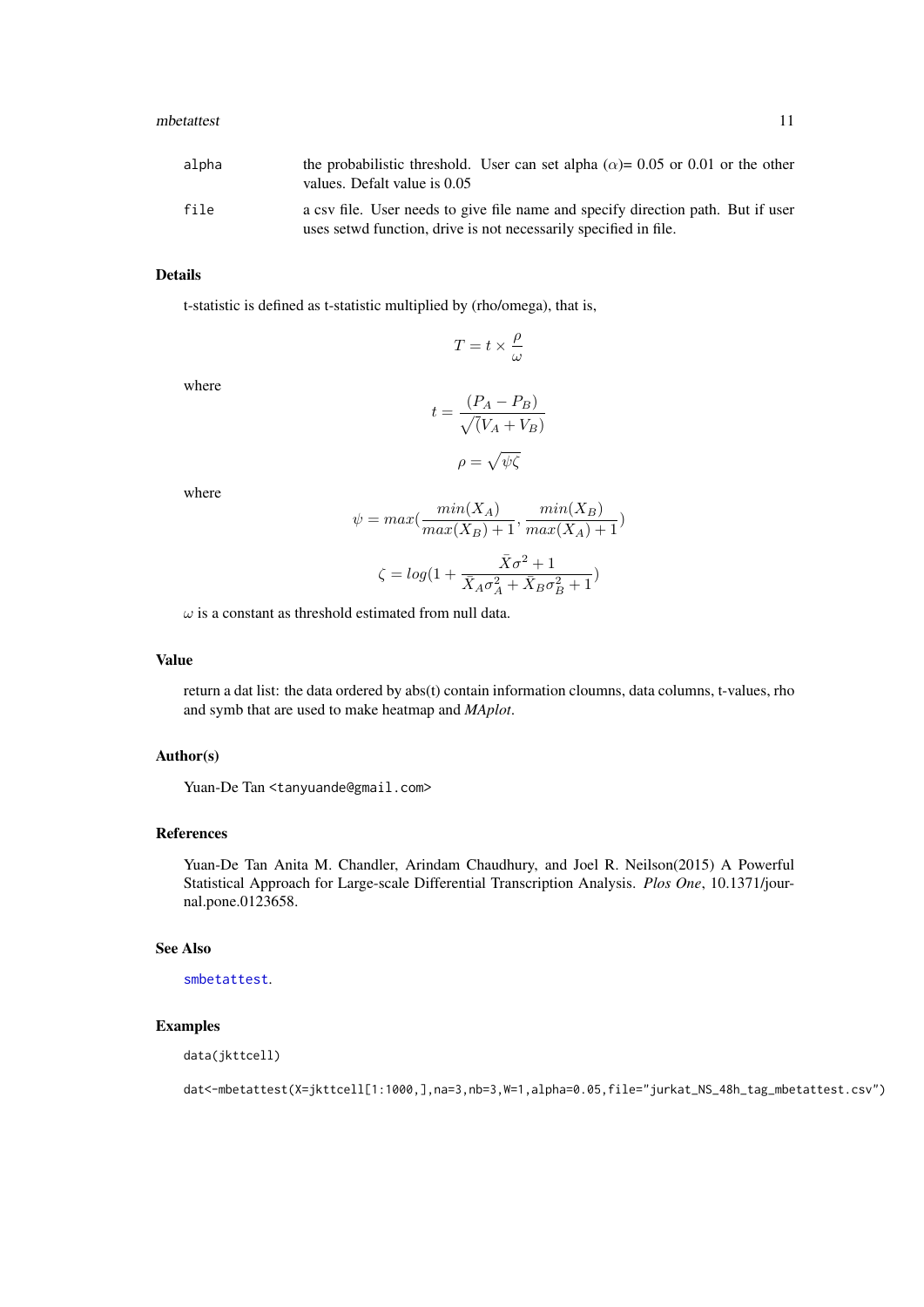<span id="page-11-1"></span><span id="page-11-0"></span>

# Description

Similiar to Benjamini-Hochberg multiple-test procedure, alpha is adjusted to be a set of values.

# Usage

mtprocedure(alpha, N, C)

#### Arguments

| alpha        | probabilistic threshold and is usually set to be $0.05$ or $0.01$ . Default value is $0.05$                                                                                                                                                         |
|--------------|-----------------------------------------------------------------------------------------------------------------------------------------------------------------------------------------------------------------------------------------------------|
| N            | numeric constant, number of genes to be detected in transcriptome.                                                                                                                                                                                  |
| $\mathsf{C}$ | numeric constant, it can be taken from 0 to N. C is used to choose multiple-<br>test procedure. Default value is $0.01$ . This procedure is single test with C=0,<br>Benjamini-Hochberg procedure with $C=1.22$ and Bonfroni procedure with $C=N$ . |

#### Details

This is a multiple-test procedure family including Benjamini-Hochberg procedure, Bonferroni procedure and single-test procedure. By choosing C-value, it can generat a multiple-test procedure for controling the false discovery rate, the expected proportion of false discoveries amongst the rejected hypotheses.

# Value

return a list of adjusted alpha values.

#### Author(s)

Yuan-De Tan <tanyuande@gmail.com>

#### References

Benjamini, Y., and Hochberg, Y. (1995). Controlling the false discovery rate: a practical and powerful approach to multiple testing. *Journal of the Royal Statistical Society Series B* 57, 289-300. Yuan-De Tan and Hongyan Xu A general method for accurate estimation of false discovery rates in identification of differentially expressed genes. *Bioinformatics* (2014) 30 (14): 2018-2025. doi: 10.1093/bioinformatics/btu124.

# See Also

[p.adjust](#page-0-0)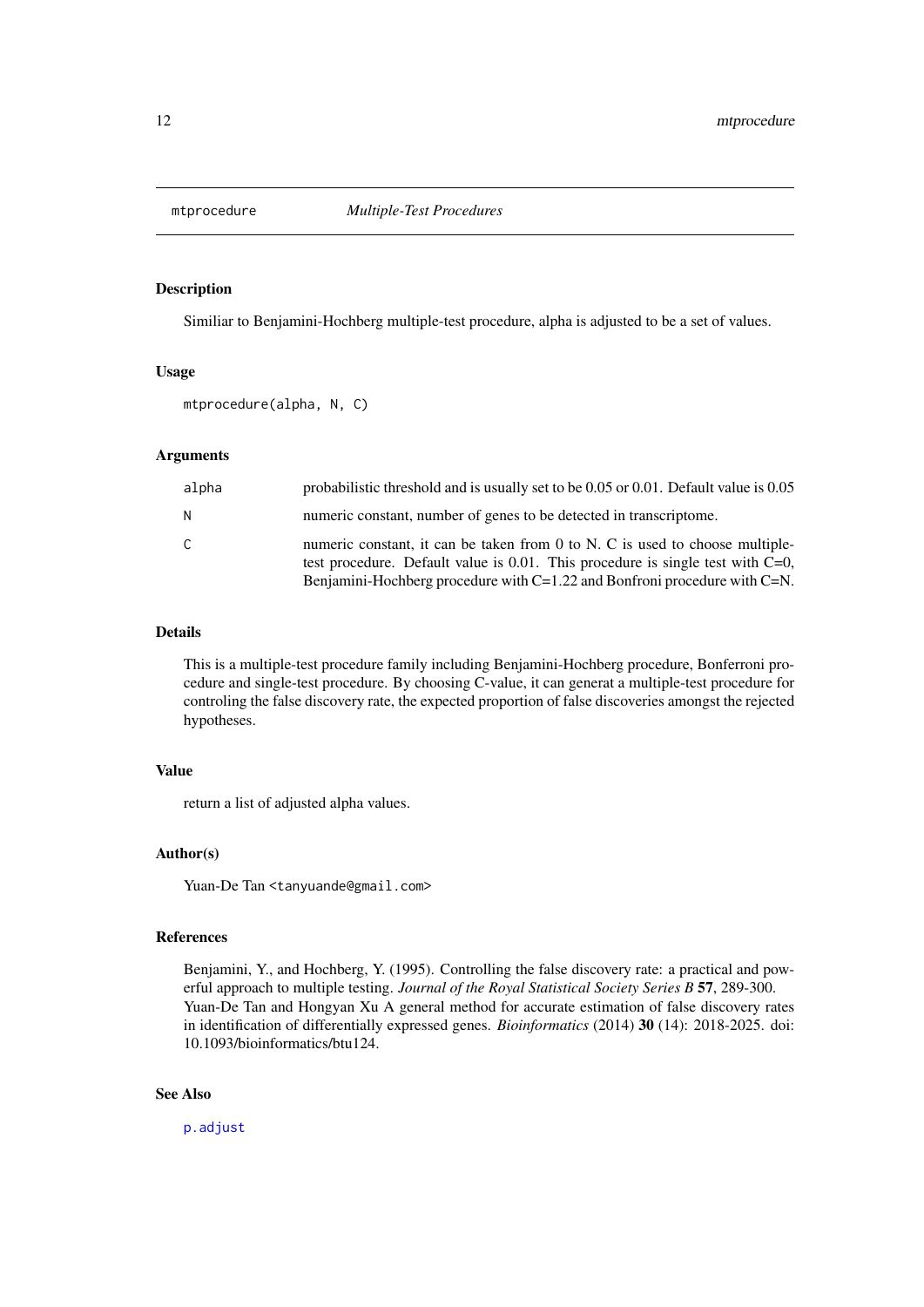#### <span id="page-12-0"></span>mtpvadjust 13

#### Examples

```
mtprocedure(alpha=0.5,N=200,C=1.22)
# [1] 0.007501404 0.011906423 0.015914688 0.019682621 0.023284917 0.026763656
# [7] 0.030145311 0.033447843 0.036684127 0.039863779 0.042994217 0.046081313
# .....
#[175] 0.444073506 0.446322519 0.448570478 0.450817390 0.453063265 0.455308110
#[181] 0.457551933 0.459794741 0.462036542 0.464277343 0.466517153 0.468755977
#[187] 0.470993825 0.473230701 0.475466614 0.477701571 0.479935578 0.482168642
#[193] 0.484400770 0.486631969 0.488862244 0.491091603 0.493320052 0.495547597
#[199] 0.497774244 0.500000000
```
<span id="page-12-1"></span>

mtpvadjust *P-value Adjustment for Multiple Comparisons*

# Description

Given a set of N p-values, it returns a set of N p-values adjusted by choosing C-value

#### Usage

mtpvadjust(pv, C)

#### Arguments

| D٧ | numeric vector of p-values.                                                                                                   |
|----|-------------------------------------------------------------------------------------------------------------------------------|
|    | numeric constant, the value can be taken from any number $> 0$ or equal to 0. C<br>is used to choose multiple-test procedure. |

#### Details

This is a multiple-test procedure family including Benjamini-Hochberg procedure, Bonferroni procedure and single-test procedure. By choosing C-value, it can generate a multiple-test procedure for controling the false discovery rate, the expected proportion of false discoveries amongst the rejected hypotheses. Benjamini-Hochberg procedure is given with C=1.22, Bonferroni procedure is given with  $C = N$  and single-test procedure can be given with  $C=0$ .

#### Value

return a list of adjusted p-values.

# Note

p-value must be ordered from the largest value to the smallest value before executing tan\_pvadjust.

#### Author(s)

Yuan-De Tan <tanyuande@gmail.com>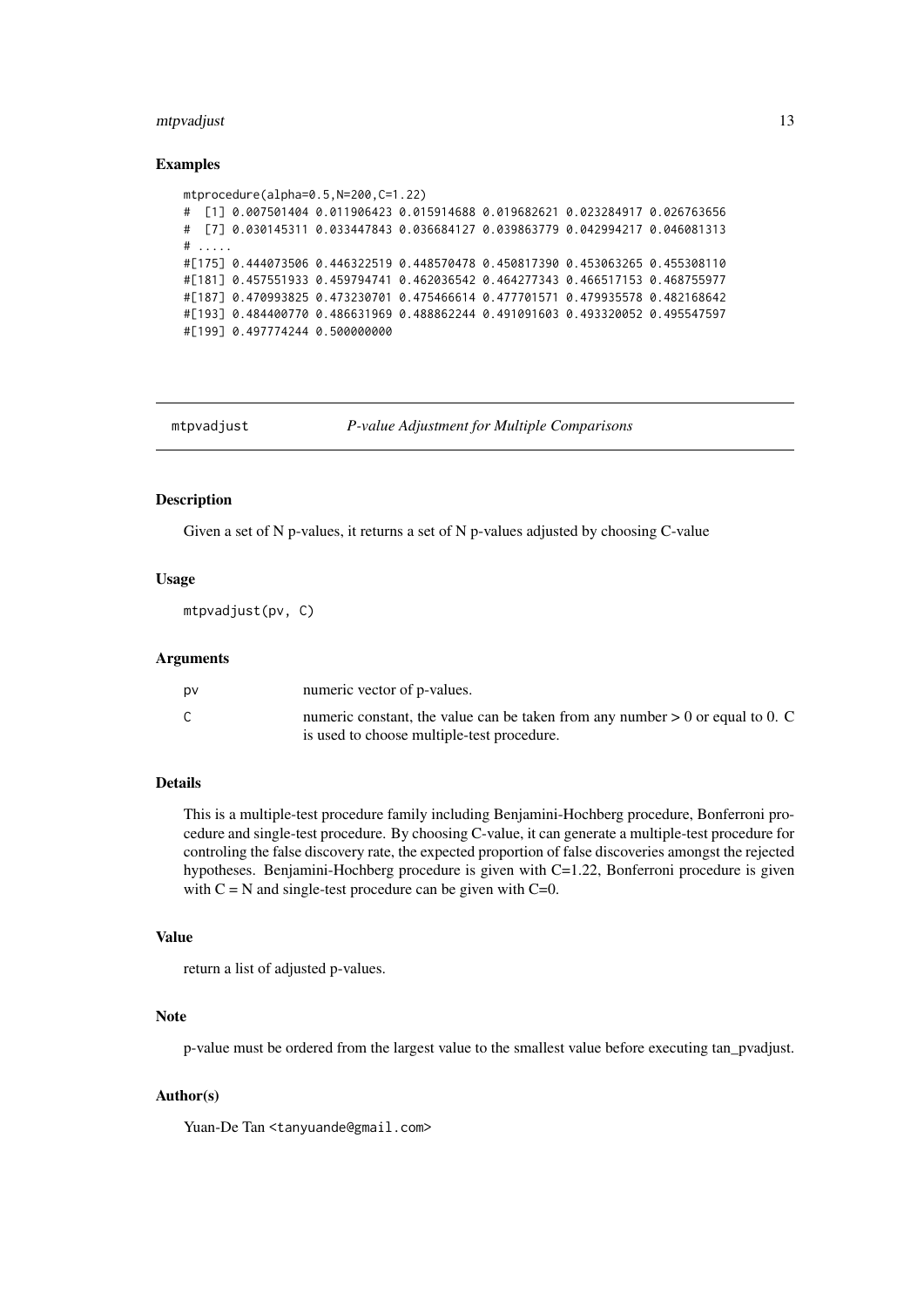#### References

Benjamini, Y., and Hochberg, Y. (1995). Controlling the false discovery rate: a practical and powerful approach to multiple testing. *Journal of the Royal Statistical Society Series B* 57, 289-300. Yuan-De Tan and Hongyan Xu A general method for accurate estimation of false discovery rates in identification of differentially expressed genes. *Bioinformatics* (2014) 30 (14): 2018-2025. doi: 10.1093/bioinformatics/btu124.

# See Also

[p.adjust](#page-0-0)

# Examples

```
set.seed(123)
x \le rnorm(50, mean = c(rep(0, 25), rep(3, 25)))
p <- 2*pnorm(sort(-abs(x)))
round(mtpvadjust(pv=p, C=1.22),4)
# [1] 1.0000 1.0000 1.0000 1.0000 1.0000 1.0000 1.0000 1.0000 1.0000 1.0000
#[11] 1.0000 1.0000 1.0000 1.0000 1.0000 1.0000 1.0000 0.6875 0.6174 0.4588
#[21] 0.4115 0.3644 0.2216 0.1554 0.1443 0.1249 0.1027 0.0964 0.0763 0.0319
#[31] 0.0166 0.0135 0.0123 0.0096 0.0091 0.0068 0.0045 0.0041 0.0020 0.0007
#[41] 0.0004 0.0003 0.0002 0.0001 0.0001 0.0001 0.0001 0.0000 0.0000 0.0000
```
<span id="page-13-1"></span>

| myheatmap |  |
|-----------|--|
|-----------|--|

```
myheatmap Heatmap
```
#### Description

This function is used to display heatmap of differential expressions of genes or isoforms or differential splicings of genes detected by the multiple beta t-test method in the real data.

# Usage

myheatmap(dat, r1, r2, W, colrs, tree, method, rwangle, clangle, maptitle)

#### Arguments

| dat   | data outputted by mbetattest, includes information columns, data columns, t-<br>value, rho and symbol columns;                                                                                                                                                                                                                               |
|-------|----------------------------------------------------------------------------------------------------------------------------------------------------------------------------------------------------------------------------------------------------------------------------------------------------------------------------------------------|
| r1    | numeric argument: number of replicate libraries in condition 1.                                                                                                                                                                                                                                                                              |
| r2    | numeric argument: number of replicate libraries in condition 2                                                                                                                                                                                                                                                                               |
| W     | numeric argument: threshold for choosing genes or isoforms for heatmap. W<br>value can be set to be 0 to any large number. If user sets $W = 0$ , then the<br>function will select all differentially expressed genes with symb="+". To choose<br>a appropriate W, user needs to refere to rho values in the result file. Default<br>$W=1$ . |
| colrs | heatmap colors. User has 5 options: "redgreen", "greenred", "redblue", "bluered"<br>and "heat.colors". Default colrs="redgreen".                                                                                                                                                                                                             |

<span id="page-13-0"></span>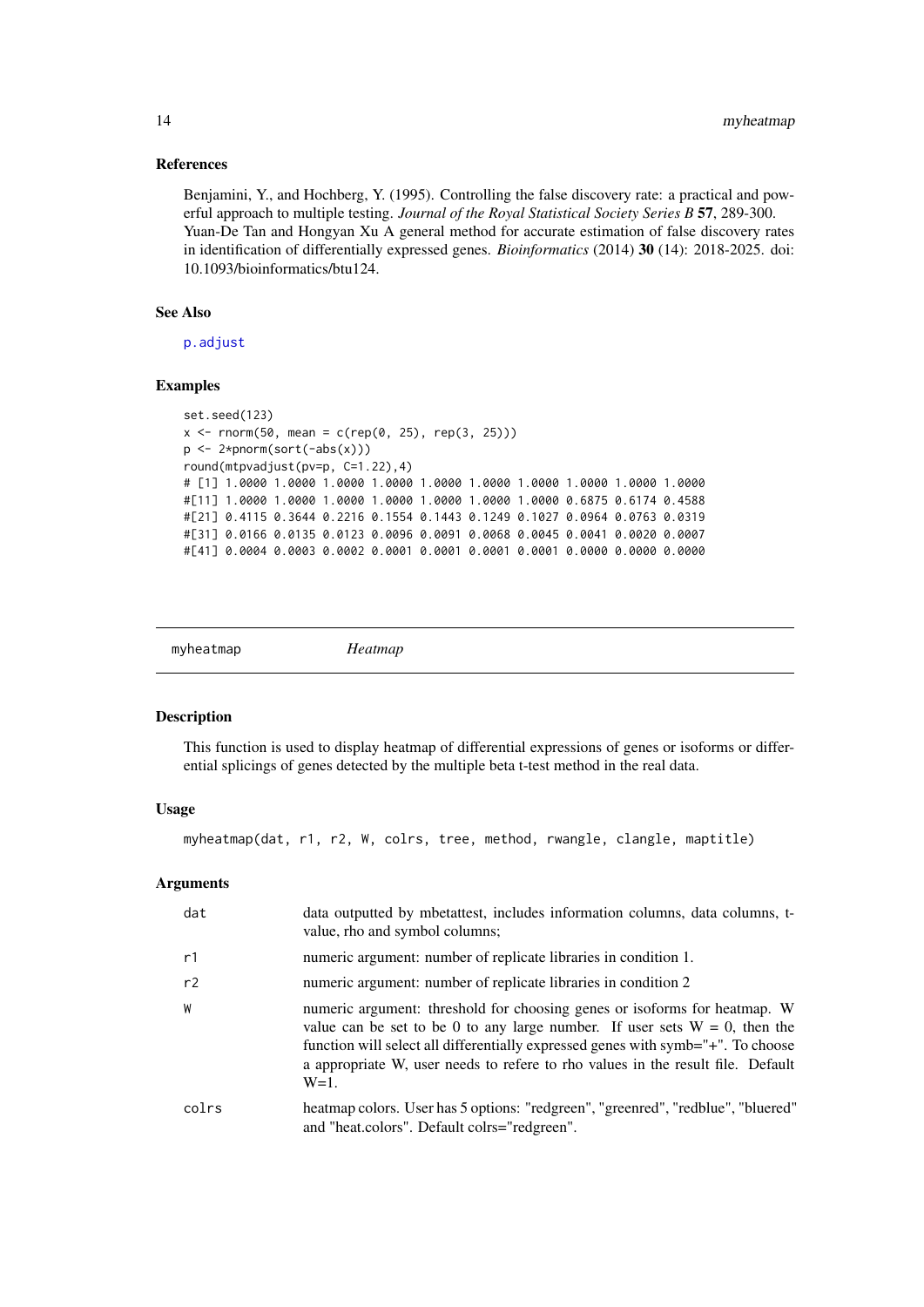#### <span id="page-14-0"></span>myheatmap 15

| tree     | object of heatmap. User has four options: "both" for row and column trees, "row"<br>for only row tree,"column" for only column tree, and "none" for no tree speci-<br>fied. Default tree="both".                                       |
|----------|----------------------------------------------------------------------------------------------------------------------------------------------------------------------------------------------------------------------------------------|
| method   | method to be chosen to calculate distance between columns or rows. It has four<br>options: "euclidean", "pearson", "spearman" and "kendall". The latter three are<br>d=1-cc where cc is correlation coefficients. Default="euclidean". |
| rwangle  | angle of xlab under heatmap. Default value is 30.                                                                                                                                                                                      |
| clangle  | angle of ylab. Default value is 30                                                                                                                                                                                                     |
| maptitle | string for heatmap title.                                                                                                                                                                                                              |

# Details

This function uses W (omega) and "symb" to choose genes or isoforms in the data ordered by t-values and then to normalize the selected data by using z-scale. This function has multiple options to select map color, distance, cluster and x- and y-lab angles. The heatmap was designed for publication and presentation, that is, zoom of the figure can be reduced without impacting solution.

#### Value

no return value but create a heatmap.

# Note

myheatmap requres gplots

#### Author(s)

Yuan-De Tan <tanyuande@gmail.com>

#### See Also

[heatmap.2](#page-0-0)

# Examples

```
require(gplots)
data(dat)
```

```
#dat<-mbetattest(X=jkttcell,na=3,nb=3,W=1,alpha=0.05,
#file="C:/mBeta_ttest/R_package/jurkat_NS_48h_tag_mbetattest.csv")
```

```
# data(mtcars)
#x <-as.matrix(mtcars)
#myheatmap(dat=x,r1=3,r2=3, maptitle="mtcars_heatmap")
myheatmap(dat=dat,r1=3,r2=3,maptitle="Jurkat T-cell heatmap2")
myheatmap(dat=dat,r1=3,r2=3,tree="none",maptitle="Jurkat T-cell heatmap")
```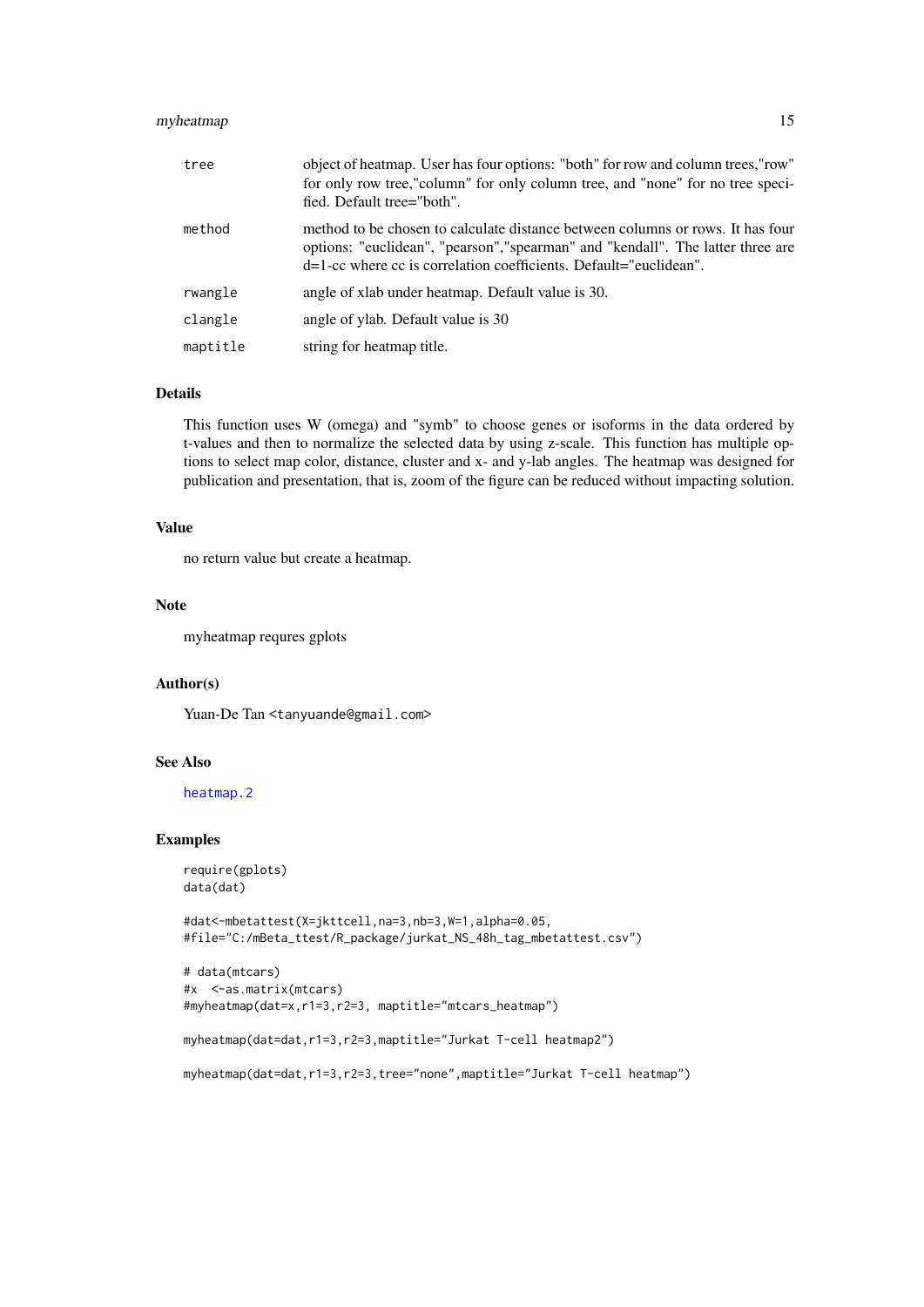<span id="page-15-1"></span><span id="page-15-0"></span>

# Description

Zeta ( $\zeta$ ) is used to measure homogeneity intensity of two subdatasets. If  $\zeta > 1$ , these two subdatasets have good homogeneity; otherwise,  $\zeta$  < 1 indicates that two subdatasets have poor homogeneity (big noise).

#### Usage

oddratio(XX, na, nb)

# Arguments

| XХ | count data of RNA reads generated by next generation sequencing. |
|----|------------------------------------------------------------------|
| na | number of replicate libraries in condition A.                    |
| nb | number of replicate libraries in condition B.                    |

#### Details

Zeta is defined as

$$
\zeta = log\big(1 + \frac{\bar{X}\sigma^2 + 1}{\bar{X}_A\sigma_A^2 + \bar{X}_B\sigma_B^2 + 1}\big)
$$

where  $\zeta$  is different from  $\psi$ . If two subdatasets have big a gap and good homogeneity, then  $\zeta$  value has much larger than 1.

# Value

oddrat list of zeta values

# Author(s)

Yuan-De Tan <tanyuande@gmail.com>

# References

Yuan-De Tan Anita M. Chandler, Arindam Chaudhury, and Joel R. Neilson(2015) A Powerful Statistical Approach for Large-scale Differential Transcription Analysis. *Plos One*. 2015 DOI: 10.1371/journal.pone.0123658.

# See Also

[pratio](#page-16-1), [mbetattest](#page-9-1).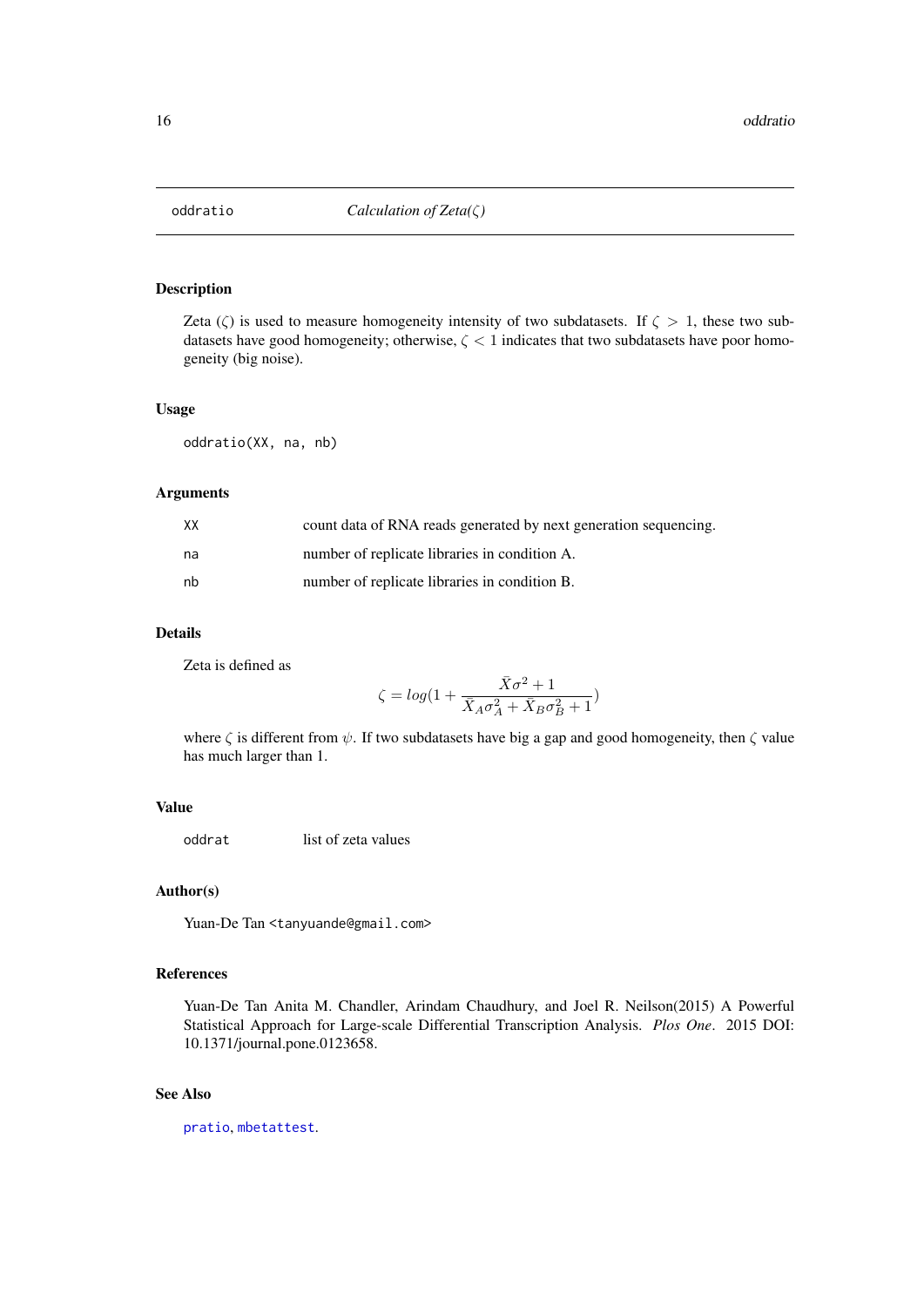#### <span id="page-16-0"></span>pratio and the contract of the contract of the contract of the contract of the contract of the contract of the contract of the contract of the contract of the contract of the contract of the contract of the contract of the

# Examples

```
XX<-matrix(NA,2,8)
XX[1,]<-c(112,122, 108,127,302, 314, 322, 328)
XX[2,]<-c(511, 230, 754, 335,771, 842, 1014,798)
#XX
# [,1] [,2] [,3] [,4] [,5] [,6] [,7] [,8]
#[1,] 112 122 108 127 302 314 322 328
#[2,] 511 230 754 335 771 842 1014 798
oddratio(XX=XX,na=4,nb=4)
#[1] 3.9432676 0.8762017
# see example in mbetattest
```
<span id="page-16-1"></span>pratio *Calculation of Psi(*ψ*)*

# Description

Psi is also called polar ratio.

$$
\psi = max(\frac{min(X_A)}{max(X_B) + 1}, \frac{min(X_B)}{max(X_A) + 1})
$$

#### Usage

.

pratio(xx, na, nb)

# Arguments

| <b>XX</b> | count data of RNA reads generated by next generation sequencing. |
|-----------|------------------------------------------------------------------|
| na        | number of replicate libraries in condition A.                    |
| nb        | number of replicate libraries in condition B.                    |

# Details

Psi is defined as

$$
\psi = \max(\frac{\min(X_A)}{\max(X_B) + 1}, \frac{\min(X_B)}{\max(X_A) + 1})
$$

It is used to measure overlap of two subdatasets.  $\psi > 1$ , these two subdatasets have a gap, not overlap.  $\psi$  < 1 indicates that two subdatasets overlap.

# Value

pratio pratio list

# Author(s)

Yuan-De Tan <tanyuande@gmail.com>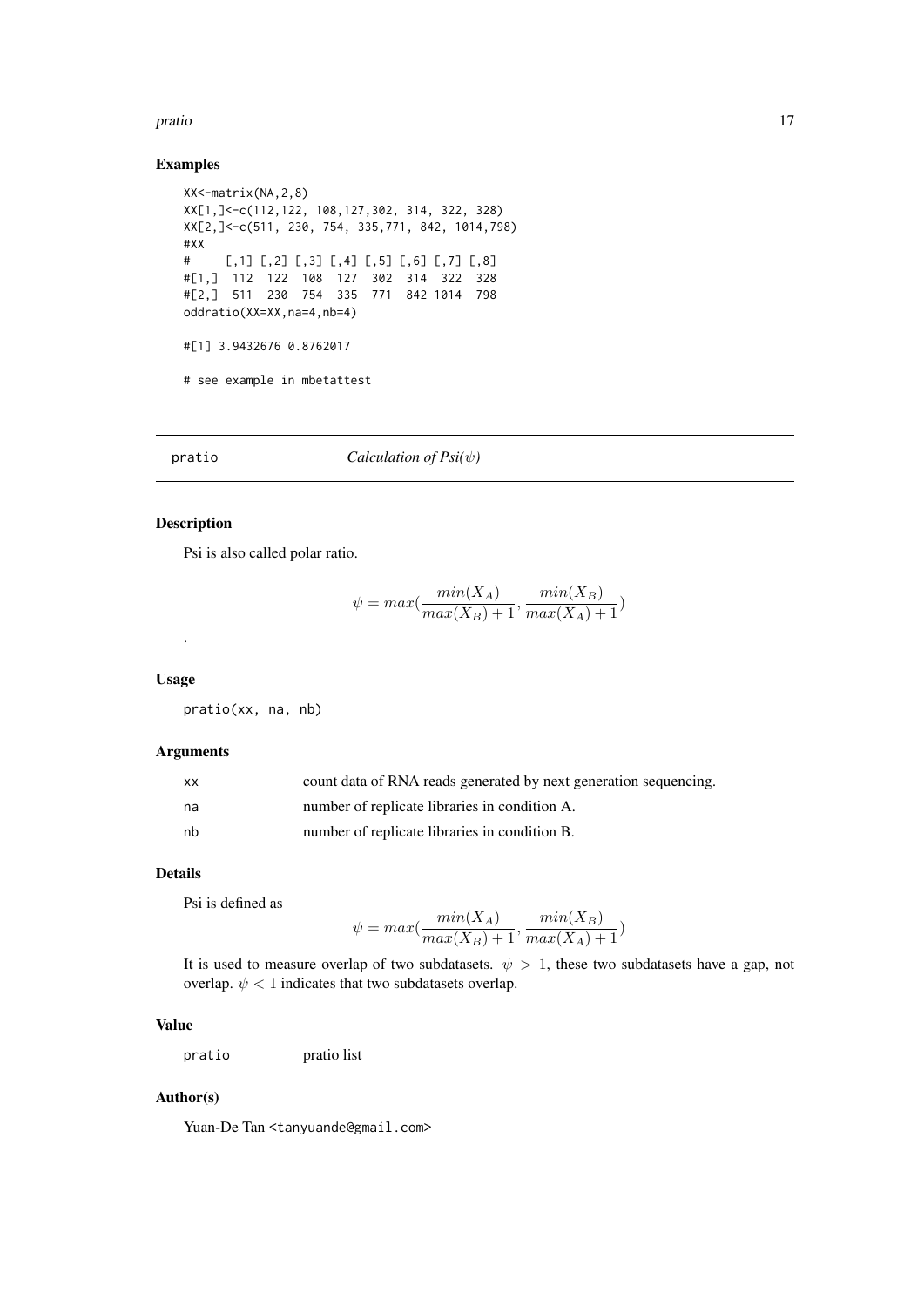# <span id="page-17-0"></span>References

Yuan-De Tan Anita M. Chandler, Arindam Chaudhury, and Joel R. Neilson(2015) A Powerful Statistical Approach for Large-scale Differential Transcription Analysis. *Plos One*. 2015 DOI: 10.1371/journal.pone.0123658.

### See Also

[mbetattest](#page-9-1), [oddratio](#page-15-1)

# Examples

```
XX<-matrix(NA,2,8)
XX[1,]<-c(112,122, 108,127,302, 314, 322, 328)
XX[2,]<-c(511, 230, 754, 335,771, 842, 1014,798)
#XX
# [,1] [,2] [,3] [,4] [,5] [,6] [,7] [,8]
#[1,] 112 122 108 127 302 314 322 328
#[2,] 511 230 754 335 771 842 1014 798
pratio(xx=XX,na=4,nb=4)
```
<span id="page-17-1"></span>

simulat *Simulation Data*

# Description

This function uses negative binomial (NB) pseudorandom generator to create any count datasets of RNA isoform reads based on real data.

# Usage

simulat(yy, nci, r1, r2, p, q, A)

# Arguments

| <b>VY</b> | real count data                                                                                                                          |
|-----------|------------------------------------------------------------------------------------------------------------------------------------------|
| nci       | numeric argument: column number of information related to genes or isoforms.                                                             |
| r1        | numeric argument: number of replicate libraries in condition 1.                                                                          |
| r2        | numeric argument: number of replicate libraries in condition 2.                                                                          |
| p         | numeric argument: proportion of genes or isoforms differentially expressed.<br>The value is in range of $0 \sim 1$ . Default value is 0. |
| q         | numeric argument: proportion of genes or isoforms artificially noised. The value<br>is in range of $0 \sim 1$ . Default value is 0.      |
| A         | numeric argument: conditional effect value. The value is larger than or equal to<br>0. Default value is 0.                               |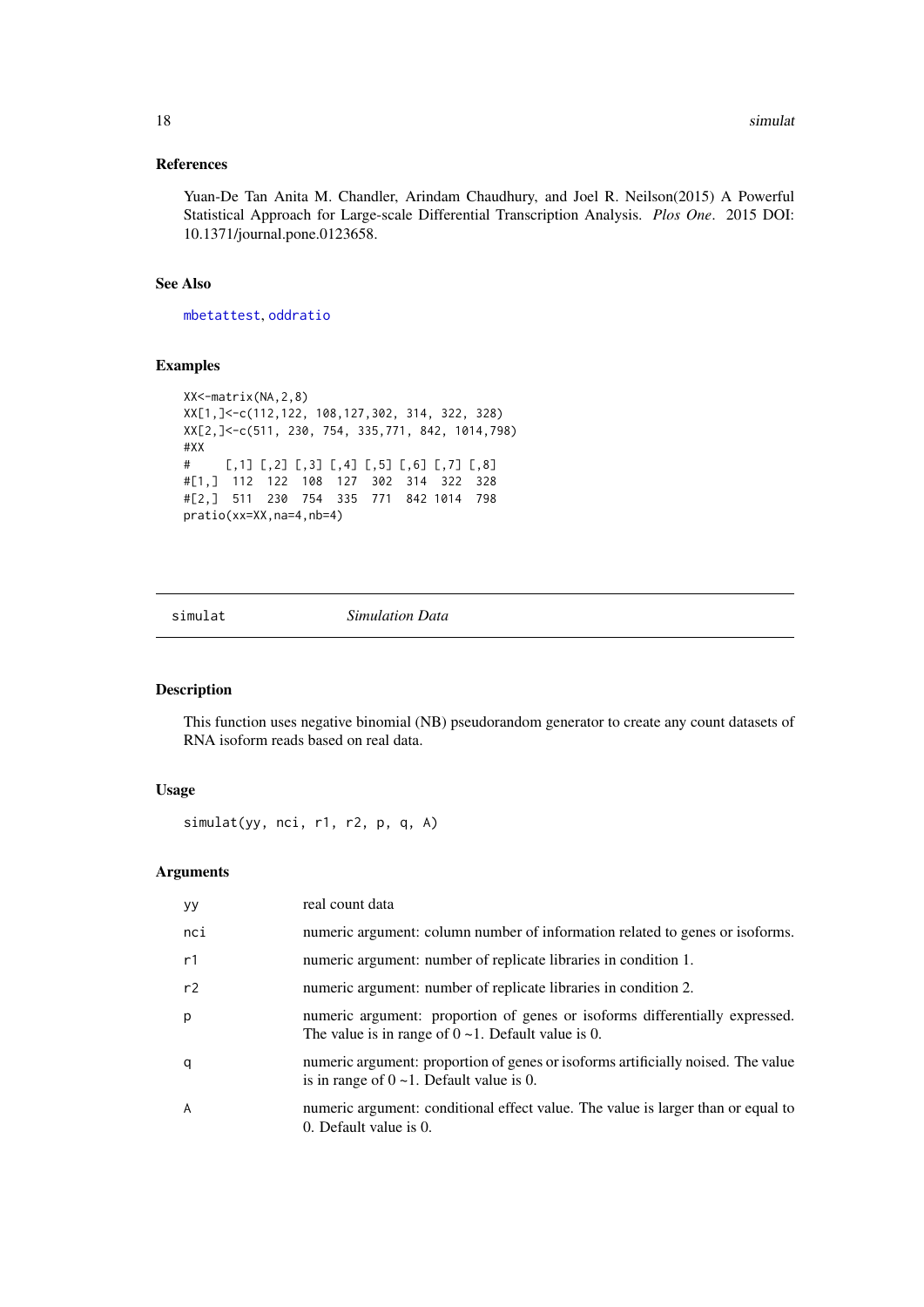# <span id="page-18-0"></span>skjt te beskje te beskje te beskje te beskje te beskje te beskje te beskje te beskje te beskje te beskje te be

#### Details

Null count data are created by using R negative binomial pseudorandom generator rnbinom with mu and size. Parameters mu and size are given by mean and variance drawn from real read counts of a gene or an isoforms in a condition. Condition (or treatment) effect on differential transcription of isoforms is linearly and randomly assigned to genes or isoforms. The conditional effect = AU where U is uniform variable and A is an input constant. P percent of genes or isoforms are set to be differentially expressed or differentially spliced. Q percent of genes or isoforms have technical noise. If  $P = 0$ , then simulation is null simulation, the data are null data or baseline data.

# Value

Return count data.

# Author(s)

Yuan-De Tan <tanyuande@gmail.com>

#### References

Yuan-De Tan Anita M. Chandler, Arindam Chaudhury, and Joel R. Neilson(2015) A Powerful Statistical Approach for Large-scale Differential Transcription Analysis.*Plos One*, 10.1371/journal.pone.0123658.

#### See Also

[NegBinomial](#page-0-0)

#### Examples

```
data(jkttcell)
jknull<-simulat(yy=jkttcell[1:500,],nci=7,r1=3,r2=3,p=0,q=0.2,A=0)
```
skjt *Simulated Null Transcriptomic data*

#### Description

The dataset generated by using R negative binomial pseudorandom generator rnbinom is used as an example for calculating omega.

#### Usage

data("skjt")

# Format

A data frame with 13409 observations on the following 14 variables.

geneid a string vector

tagid a numeric vector

geneid.1 a numeric vector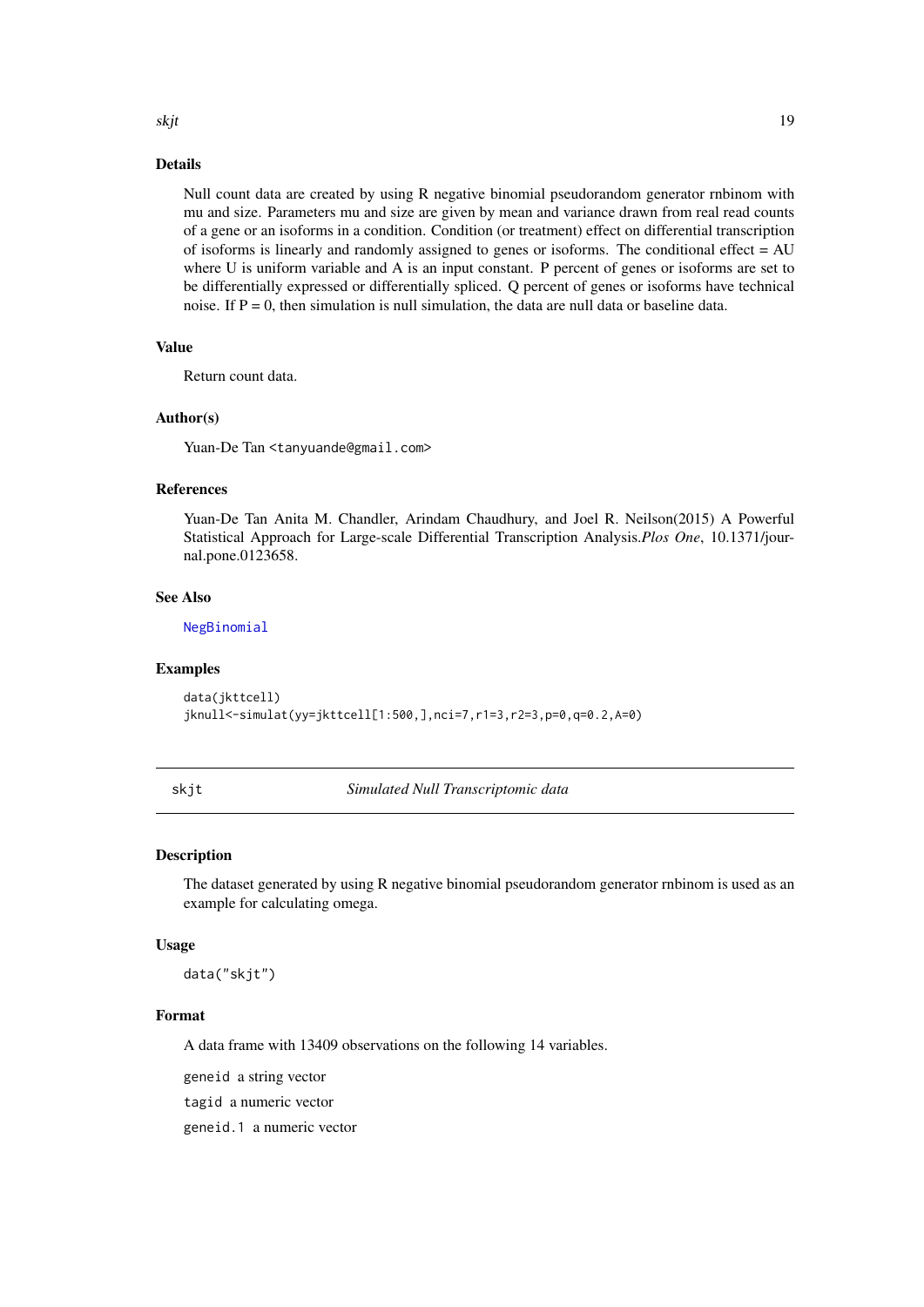<span id="page-19-0"></span>20 smbetattest and the state of the state of the state state state state state state state state state state state state state state state state state state state state state state state state state state state state state

name a string vector chr a string vector strand a character vector pos a numeric vector anno a string vector Jurk.NS.A a numeric vector Jurk.NS.B a numeric vector Jurk.NS.C a numeric vector Jurk.48h.A a numeric vector Jurk.48h.B a numeric vector Jurk.48h.C a numeric vector

# Details

The dataset skjt was generated by using R negative binomial pseudorandom generator rnbinom with mu and size. Parameters mu and size are given by mean and variance drawn from real Jurkat T cell transcriptomic count data . Condition (or treatment) effect on differential transcription of isoforms was set to zero. The data have 13409 genes and 7 information columns: geneid tagid name chr,strand,pos,anno, and 6 data columns: Jurk.NS.A,Jurk.NS.B,Jurk.NS.C,Jurk.48h.A,Jurk.48h.B,Jurk.48h.C.

# Value

ID, information, count data of RNA reads

#### Source

Simulation.

#### References

Yuan-De Tan Anita M. Chandler, Arindam Chaudhury, and Joel R. Neilson(2015) A Powerful Statistical Approach for Large-scale Differential Transcription Analysis. *Plos One*. DOI: 10.1371/journal.pone.0123658.

#### Examples

data(skjt) ## maybe str(skjt) ; plot(skjt) ...

<span id="page-19-1"></span>smbetattest *Performance of multiple Beta t-test on simulated data*

# Description

This function is to peform mBeta t-test with rho=1 and omega=1 on simulated data. The result lists differentially expressed genes or isoforms marked by symbol="+" and their rho values. The rho values are used to calculate omega value for performance of mBeta t-tests on the real data.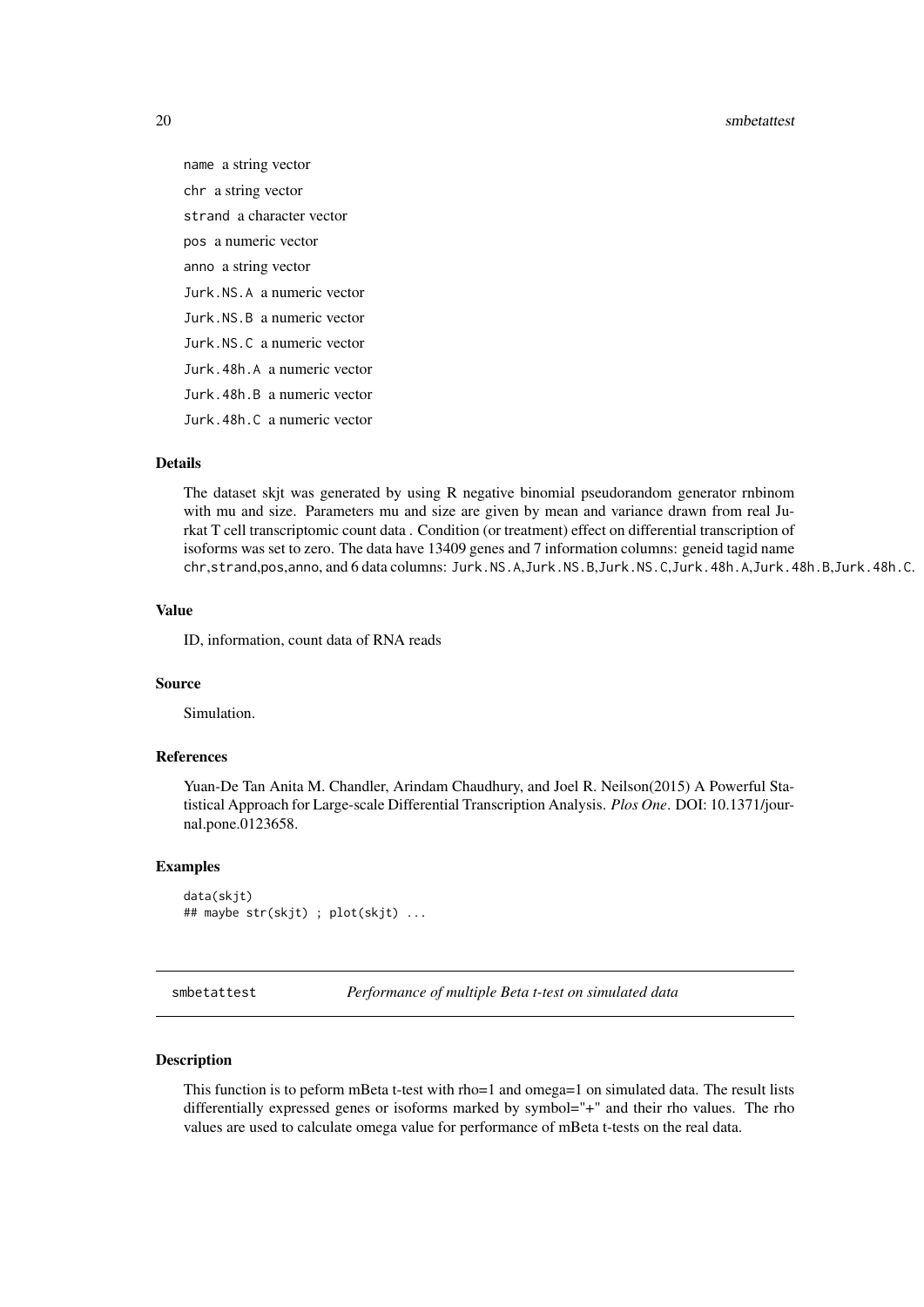#### <span id="page-20-0"></span>smbetattest 21

#### Usage

smbetattest(X, na, nb, alpha)

# Arguments

| X     | simulated count data with N genes or isoforms.              |
|-------|-------------------------------------------------------------|
| na    | number of replicate libraries in condition A.               |
| nb    | number of replicate libraries in condition B.               |
| alpha | statistical probabilistic threshold, default value is 0.05. |

#### Details

Before performing mbeta t-test on real data, user needs omega (w) value for the threshold of rho( $\rho$ ). To determine omega value, user is requred to simulate null data having the same gene or isoform number and the same numbers of replicate libraries in two conditions and then performs mbeta t-test on the simulated null data by setting rho =1 and omega =1. To calculate accurately omega value, user needs such performance on 4-6 simulated null datasets. Manual provides method for omega calculation.

# Value

Return results from multple beta t-tests on simulated data.

#### Author(s)

Yuan-De Tan <tanyuande@gmail.com>

#### References

Yuan-De Tan Anita M. Chandler, Arindam Chaudhury, and Joel R. Neilson(2015) A Powerful Statistical Approach for Large-scale Differential Transcription Analysis.*Plos One*,10.1371/journal.pone.0123658.

#### See Also

See Also as [mbetattest](#page-9-1)

#### Examples

data(skjt)

mysim<-smbetattest(X=skjt[1:500,],na=3,nb=3,alpha=0.05)